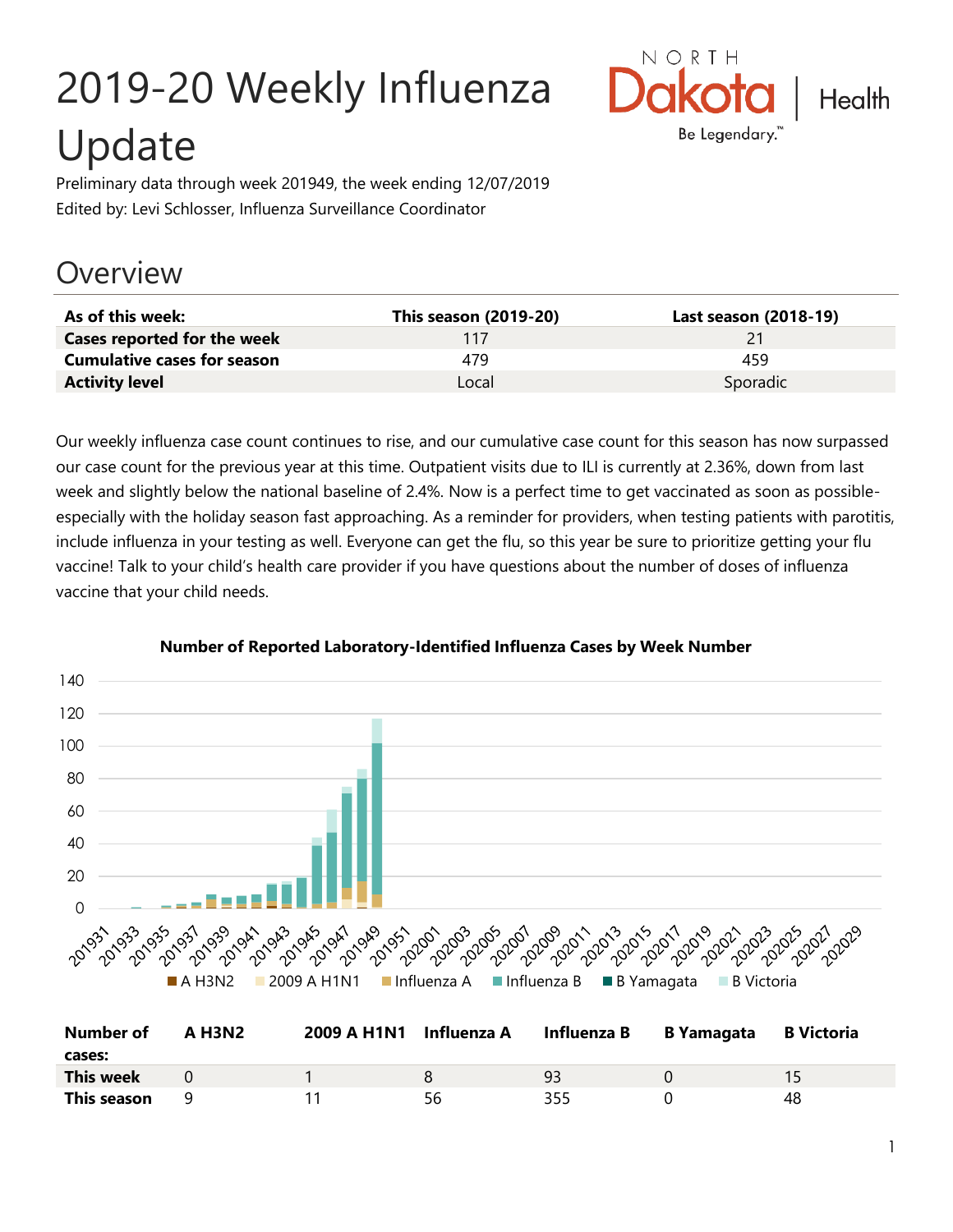Laboratory-confirmed influenza is a reportable disease in North Dakota. Influenza "cases" include people that have tested positive for influenza in a healthcare setting. It does not include people with influenza who did not seek healthcare, or who were diagnosed without a lab test, which is common. The true number of people with influenza in North Dakota is underrepresented, but case data allows us to see where and in what populations influenza is circulating. It also provides context regarding how the current season compares with previous seasons. Find more information about cases on [www.ndflu.com.](file://///nd.gov/doh/DOH-DATA/MSS/DC/PROGRAM/IMMUNE/Immunize/Influenza/Inf18-19/Surveillance/Weekly%20Summaries/www.ndflu.com)



# Case Demographics

#### Cases by **County**



© GeoNames, Navteq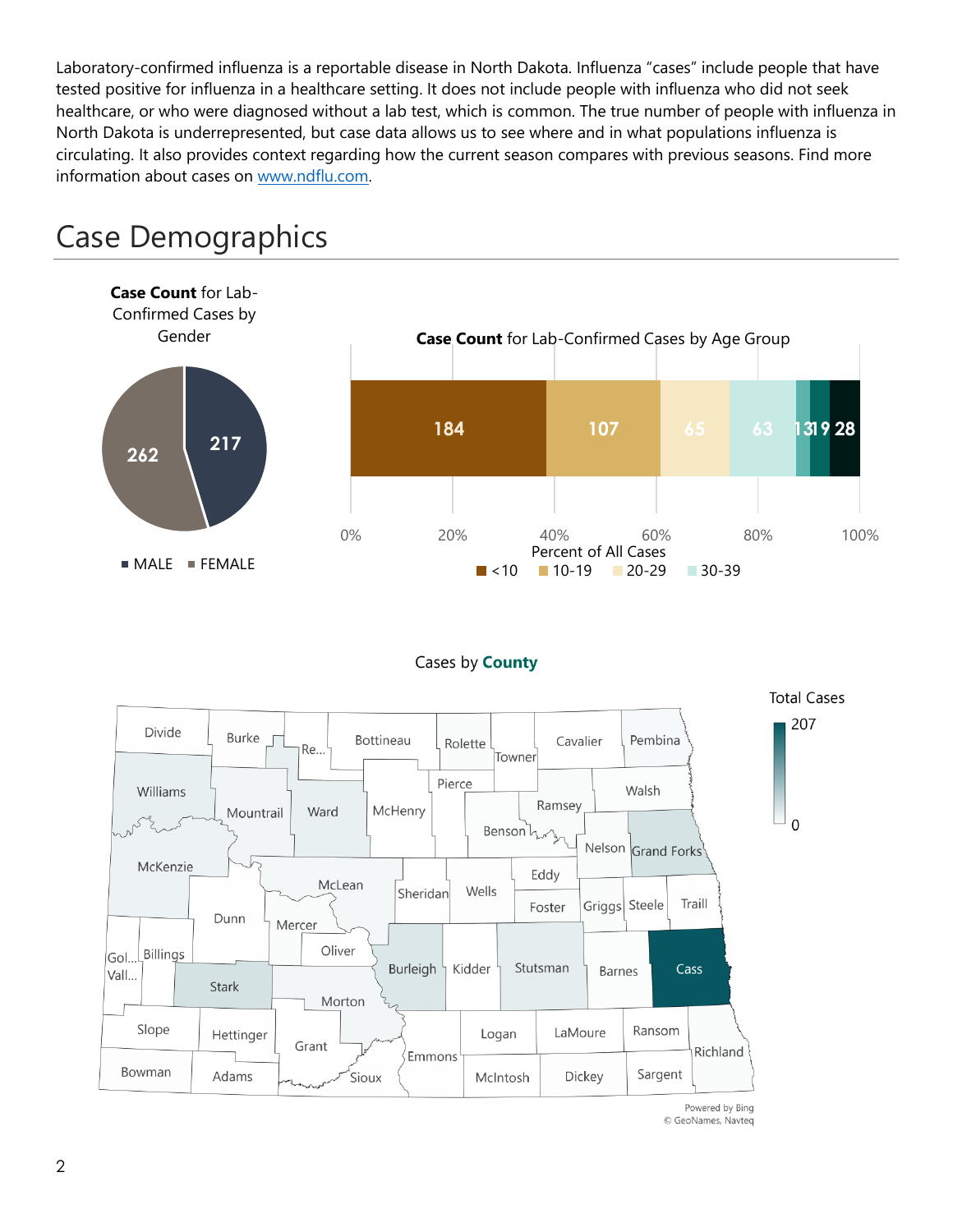# **Outbreaks**

During the influenza season, influenza outbreaks are common anywhere people gather, including schools, child care centers, and health care facilities. Outbreaks of influenza or influenza-like illness may be reported to the NDDoH. The following outbreaks have been reported this season:

| <b>Setting</b>              | <b>Number of outbreaks</b> | <b>Identified pathogens</b> |
|-----------------------------|----------------------------|-----------------------------|
| Long Term Care, Basic Care, |                            |                             |
| <b>Assisted Living</b>      |                            |                             |
| <b>Schools</b>              |                            |                             |
| <b>Child Care Centers</b>   |                            |                             |
|                             |                            |                             |

# Surveillance Programs

In addition to case reporting, the NDDoH uses a variety information sources to fully describe of what is happening during the influenza season.

## Hospitalizations

This season, the NDDoH has introduced a new influenza hospitalization surveillance program. Select North Dakota hospitals report the number influenza-related hospitalizations weekly to the NDDoH. Because this surveillance methodology is new, hospitalization numbers this year may not be comparable to previous years.





### Deaths

Data on pneumonia and influenza deaths is obtained from Vital Records and based on the cause of death listed on the death certificate.



**Total number of deaths for the season: Pneumonia** 142 **Influenza** 0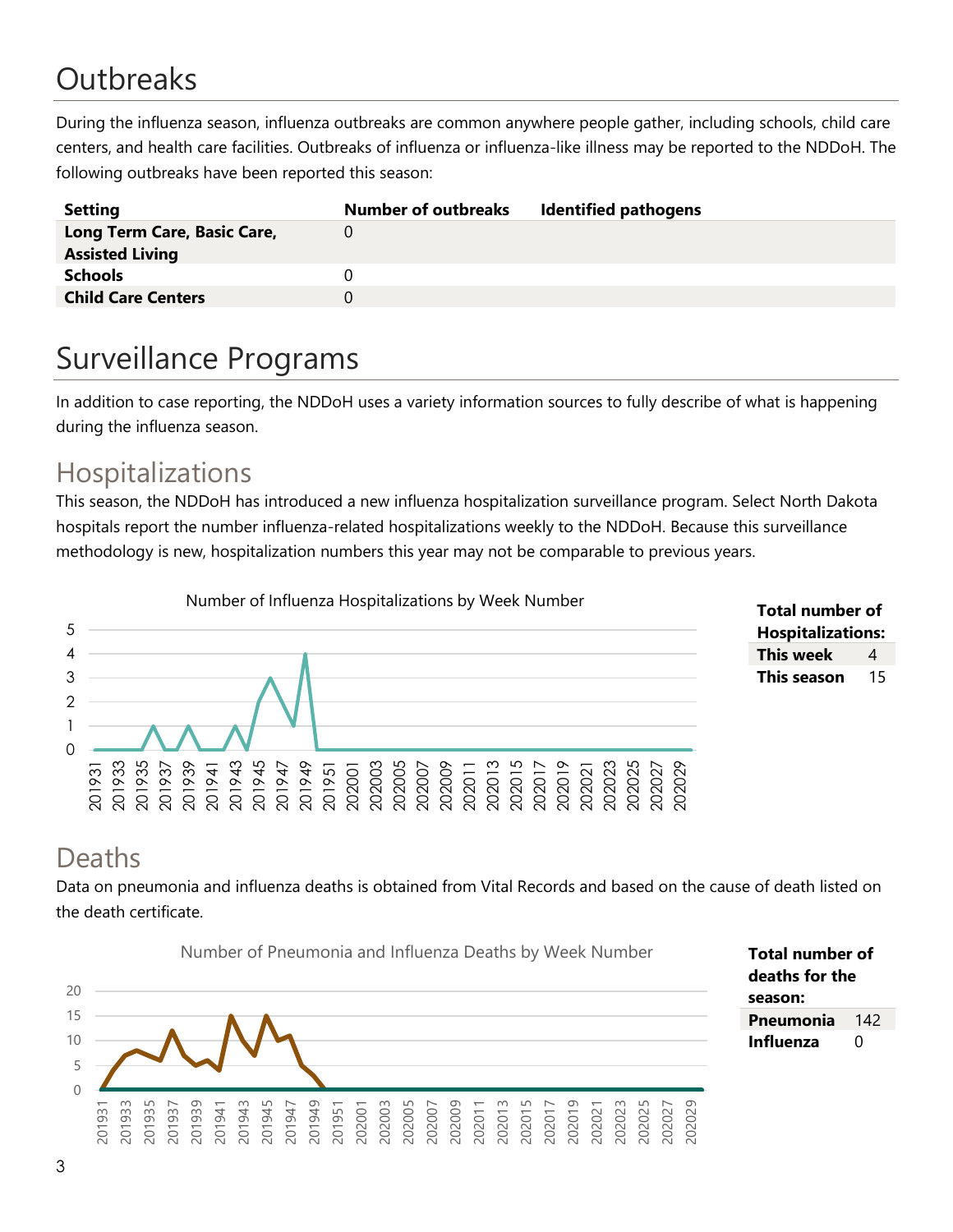# Outpatient Influenza-like Illness

The NDDoH participates in the national U.S. Outpatient Influenza-like Illness Surveillance Network (ILINet). Data from participating outpatient providers in North Dakota are pooled to create a state-wide estimate for the weekly percent of healthcare visits due to influenza-like illness (ILI). Patients presenting with a fever of 100ºF or greater and a cough and/or sore throat are considered to have ILI. For more information on state and national ILINet data, see **FluView** [Interactive.](https://gis.cdc.gov/grasp/fluview/fluportaldashboard.html)



Percent of Outpatient Visits Due to Influenza-like Illness by Week, Current and Previous Season

## Sentinel Laboratory Data

The NDDoH receives influenza and RSV testing data from participating sentinel laboratories across the state. The total number of positive tests and the total number of tests conducted are reported and used to create a state-wide percent positivity statistic. For influenza, percent positivity of 10% or greater indicates "season level" influenza activity.

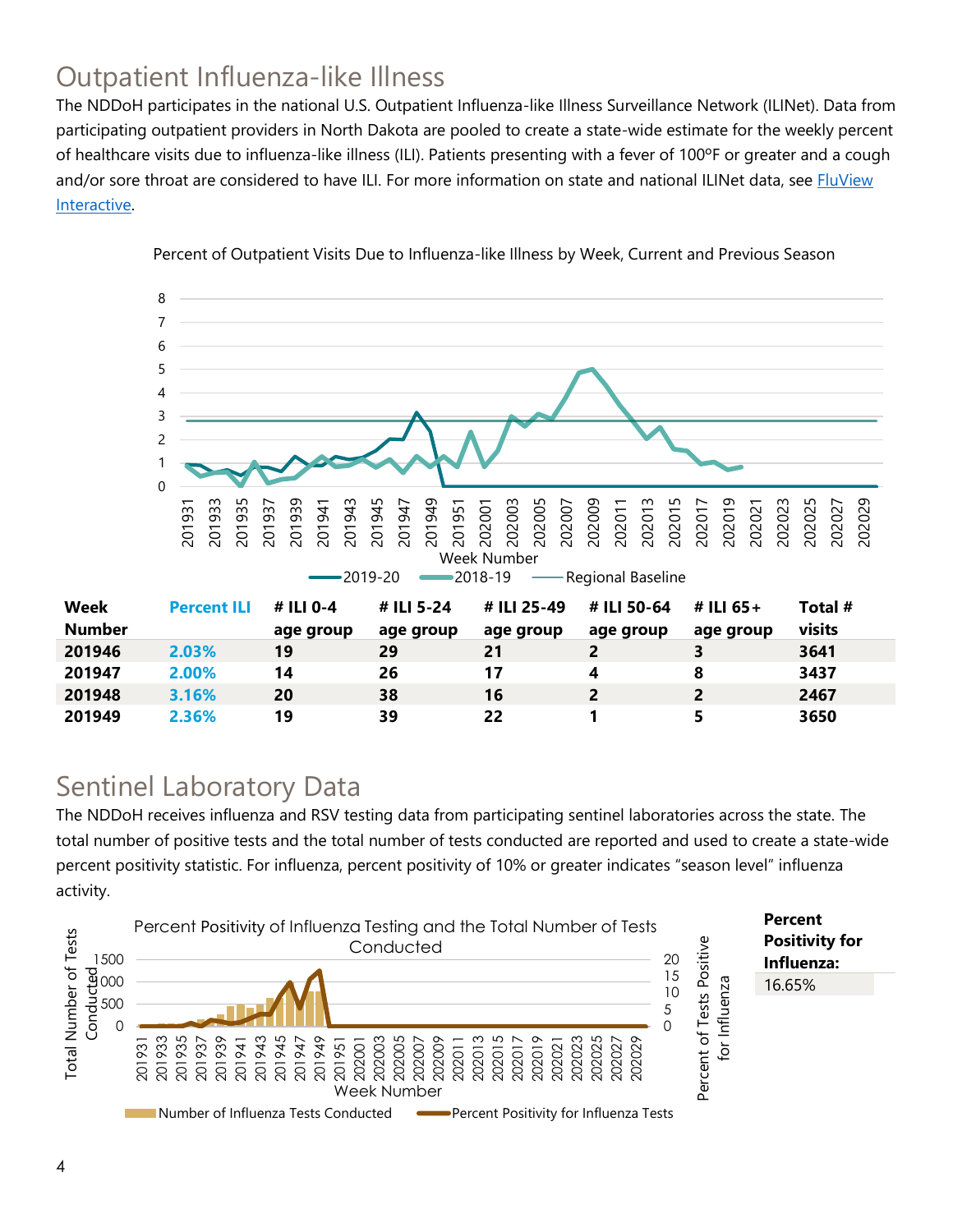

## School Absenteeism

During the influenza season, increases in school absenteeism data can be used as an early indicator for influenza circulation. The NDDoH received absenteeism data from a majority of schools in the state. Data here include absences for all reasons.



# Multi-season Comparison